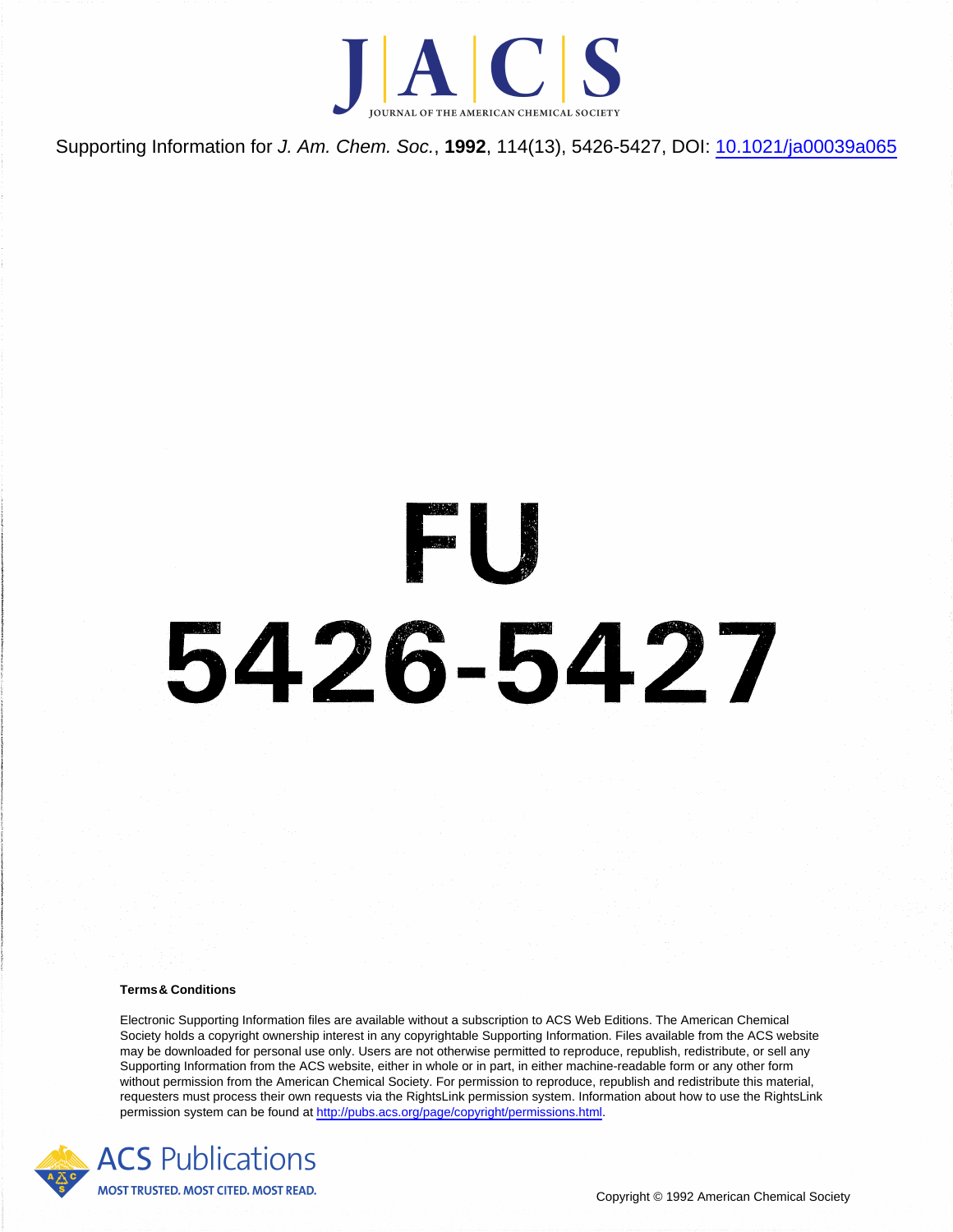*J-yva i - m / <sup>1</sup>*

## **Supplementary Material: Experimental Section**

**General. \*H spectra were recorded on a Bruker AM-500 spectrometer at ambient temperature.** Data are reported as follows: chemical shift in parts per million downfield from internal **tetramethylsilane** ( $\delta$  scale), multiplicity ( $\delta$ r =  $\delta$ road,  $\delta$  =  $\delta$ singlet,  $d$  =  $\delta$ doublet,  $t$  =  $\delta$ riplet,  $q$  =  $\delta$ quartet, **and m = multiplet), integration, coupling constant (Hz), and assignment.**

**13C NMR spectra were recorded on a General Electric QE-300 spectrometer at ambient temperature. 13C chemical shifts are reported in ppm downfield from tetramethylsilane** ( 6 **scale) with the solvent resonance employed as the internal standard (CDCI**3 **at 5 77.0). All 13C spectra were determined with complete proton decoupling.**

**Infrared spectra were obtained on a Perkin-Elmer 1600 Series FTIR. High resolution mass spectra were provided by the Southern California Mass Spectrometry Facility (University of California, Riverside). Analytical thin layer chromatography was accomplished using EM Reagents 0.25 mm silica gel 60 plates. Flash chromatography was performed on EM Reagents silica gel 60 (230-400 mesh).**

**Argon was purified by passage through a column of BASF RS-11 (Chemalog) and Linde 4 A molecular sieves. Benzene was distilled under argon from sodium benzophenone ketyl and stored under argon in a flask with a Teflon valve. 1 was prepared according to the method of Schrock**.1

**All reactions were conducted under an atmosphere of argon in oven-dried glassware with magnetic stirring.**



**2,5-Dihydro-2-phenylfuran: R***f* **= 0.35 (5% EtOAc/hexane); IR (neat) 3029, 2849, 1491, 1453, 1353, 1263, 1081, 1063, 1027, 902, 840, 802, 751, 700 cm<sup>-1</sup>; <sup>1</sup>H NMR (500 MHz, C<sub>6</sub>D<sub>6</sub>)**  $\delta$  **7.25-7.10 (m, 5H, aromatic H), 5.73 (br s, IH, CHPh), 5.53 (m, IH, olefinic H), 5.46 (m, IH , olefinic H), 4.61 (m, IH , CHHO), 4.54 (m, IH , CHHO); 13C NMR (75 MHz, CDCI**<sup>3</sup> **)** 8 **142.07, 130.01, 128.59,127.92, 126.70,**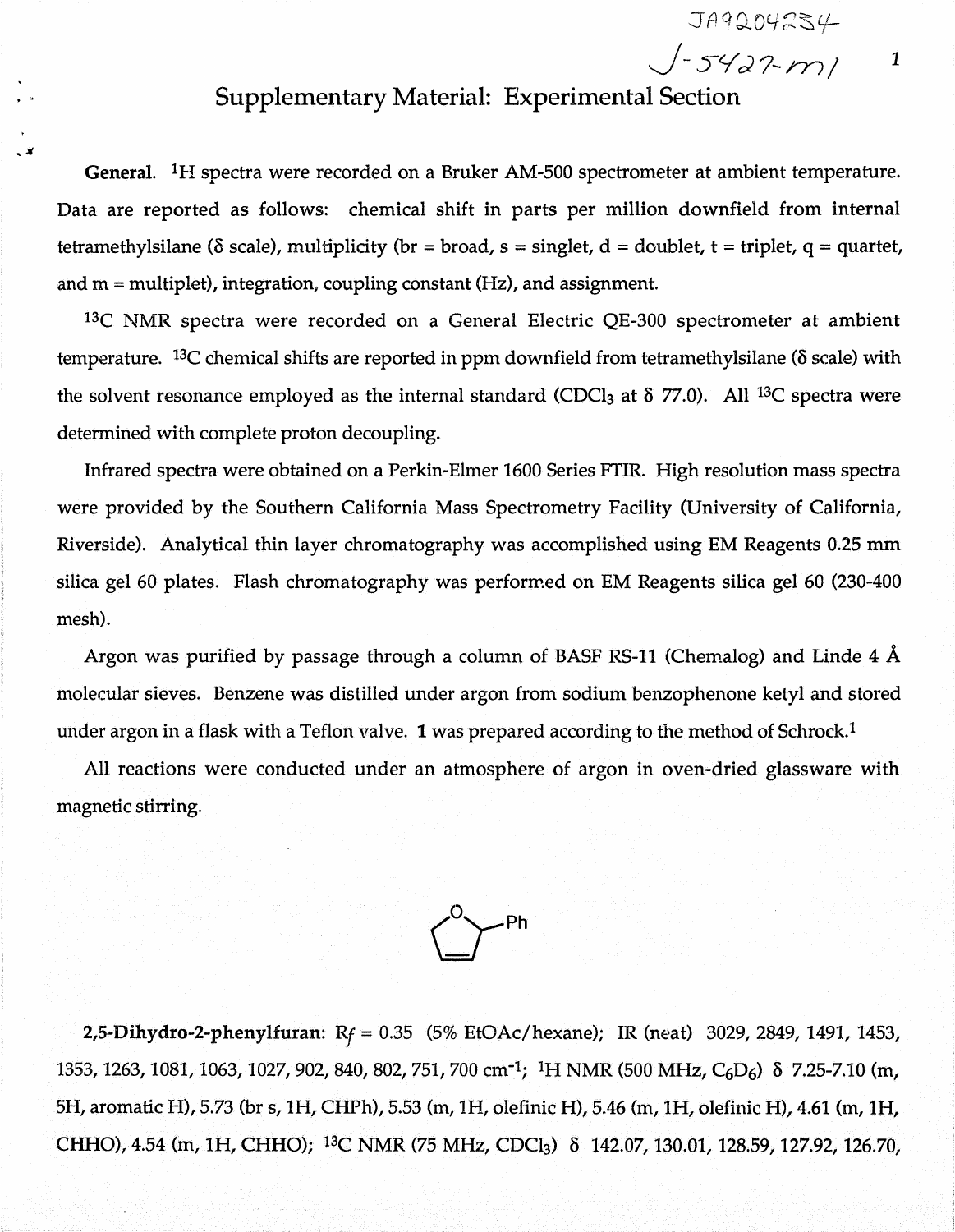*J - 7~m 2-* <sup>2</sup>

126.49, 87.99, 75.92. HRMS, *m*/z Calcd for C<sub>10</sub>H<sub>10</sub>O<sub>1</sub> (M<sup>+</sup>): 146.0732. Found: 146.0736.



2,5-Dihydro-3-methyl-2-phenylfuran:  $R_f = 0.35$  (5% EtOAc/hexane); IR (neat) 3063, 3028, 2970, 2844, 2360, 1491, 1454, 1380, 1348, 1251, 1184, 1081, 1061, 1027, 943, 903, 837, 755, 699 cm<sup>-1</sup>; <sup>1</sup>H NMR  $(500 \text{ MHz}, \text{C}_6\text{ D}_6)$   $\delta$  7.25-7.10 (m, 5H, aromatic H), 5.46 (br s, 1H, CHPh), 5.19 (br s, 1H, olefinic H), 4.72 (m, 1H, CHHO), 4.61 (m, 1H, CHHO), 1.30 (s, 3H, CH<sub>3</sub>); <sup>13</sup>C NMR (75 MHz, CDCl<sub>3</sub>)  $\delta$  141.70, 138.72, 128.64, 128.10, 127.04, 120.88, 90.73, 75.71, 12.75. HRMS,  $m/z$  Calcd for C<sub>11</sub>H<sub>12</sub>O<sub>1</sub> (M<sup>+</sup>): 160.0888. Found: 160.0890.



2,5-Dihydro-3,4-dimethyl-2-phenylfuran: R*f -* 0.30 (5% EtOAc/hexane); IR (neat) 3028, 2970, 2914,2834,1697,1603,1491,1453,1384,1349,1301,1275,1243,1048,754,699,648 cm'1; IH NMR (500 MHz,  $C_6D_6$ )  $\delta$  7.30-7.10 (m, 5H, aromatic H), 5.53 (s, 1H, CHPh), 4.68 (d, 1H, J = 10.3, CHHO), 4.55  $(d, 1H, J = 11.7, CHHO)$ , 1.33 (s, 3H, CH<sub>3</sub>), 1.21 (s, 3H, CH<sub>3</sub>); <sup>13</sup>C NMR (75 MHz, CDCl<sub>3</sub>)  $\delta$  142.12, 129.96, 128.45, 127.86, 126.94, 92.10, 79.30, 10.02. HRMS,  $m/z$  Calcd for C<sub>12</sub>H<sub>14</sub>O<sub>1</sub> (M<sup>+</sup>): 174.1045. Found: 174.1041.



5,6-Dihydro-6-phenyl-2H-pyran:  $R_f = 0.40$  (5% EtOAc/hexane); IR (neat) 3033, 2925, 2892, 2827,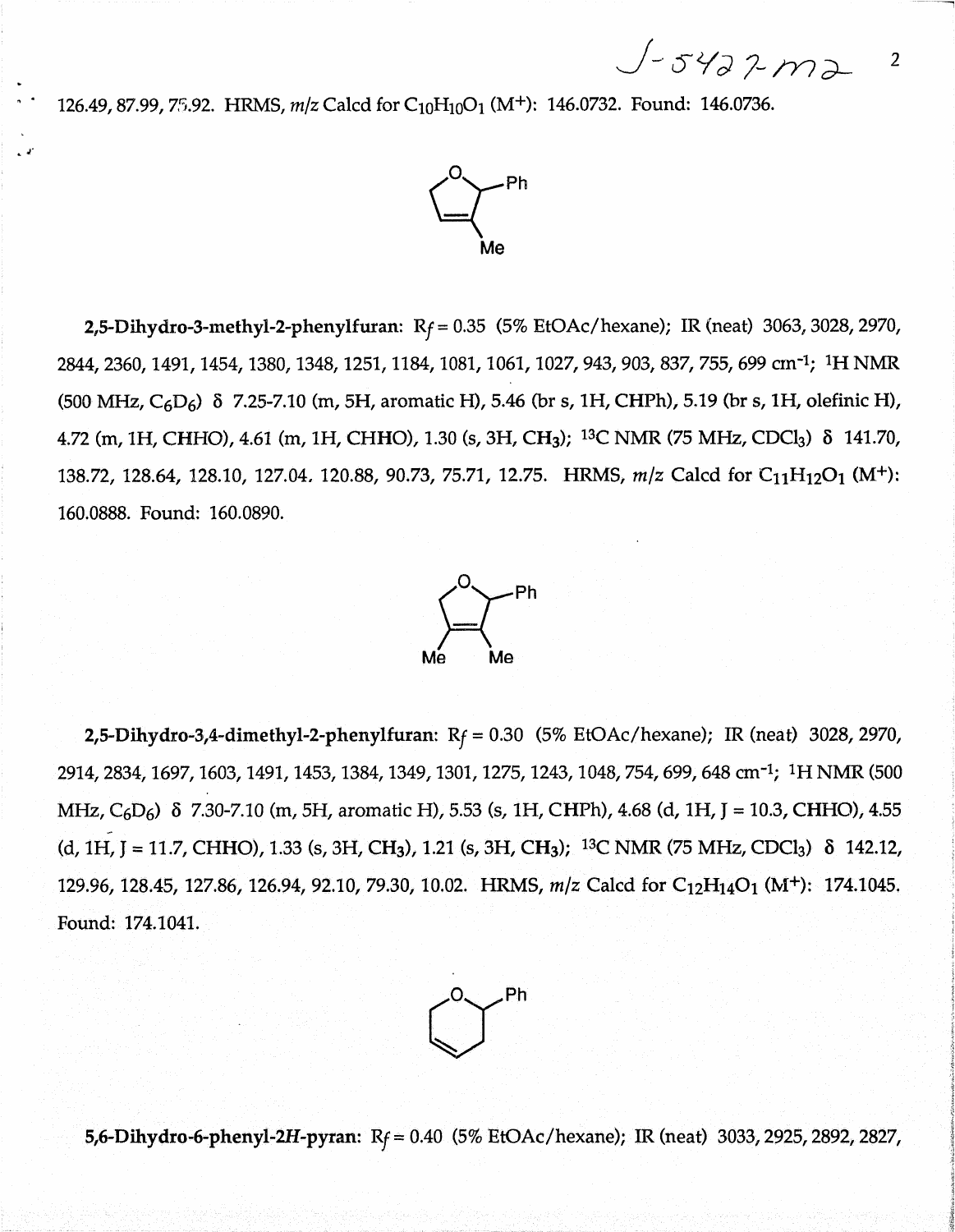$$
J-5427-113
$$

**1655,1603,1493,1451,1426,1387,1367,1239,1214,1179,1090,1051,1023, 954, 919,856,763,746,699, 655 cm"1; 1H NMR (500 MHz, C6D 6) 8 7.40-7.10 (m, 5H, aromatic H), 5.63 (m, 1H, olefinic H), 5.47 (br d, ;H, J = 9.8, olefinic H), 4.39 (dd, 1H,** J **= 3 .2 ,1 0 .2 , CHPh), 4.18 (br d, 1H, J = 16.8, CHHO), 4.09** (br d, 1H, J = 15.9, CHHO), 2.23 (m, 1H, CHHCHPh), 1.98 (m, 1H, CHHCHPh); <sup>13</sup>C NMR (75 MHz, **CDC13) 8 142.62, 128.47, 127.57, 126.49, 125.96, 124.53, 75.74, 6 6 .6 8 , 32.97. HRMS, m/z Calcd for C11H12O1 (M+): 160.0888. Found: 160.0884.**



**5,6-Dihydro-2-methyl-6-phenyl-2H-pyran:** *Rf* **= 0.45 (5% EtOAc/hexane); IR (neat) 3062, 3029, 2970, 2914, 2855,2831, 1493,1450,1377,1366,1343,1101, 1070,1032, 983, 914, 887, 810, 752, 699, 676 cm"1; NMR (500 MHz, C6D6) 8 7.45-7.10 (m, 5H, aromatic H), 5.36 (dd, 1H, J = 1.7,3.8, olefinic H), 4.38 (dd, 1H, J = 3.3,10.4, CHPh), 4.07 (d, 1H, J = 15.7, CHHO), 4.02 (d, 1H, J = 16.1, CHHO), 2.26 (m, 1H, CHHCHPh), 2.02 (br d, 1H, J = 16.3, CHHCHPh), 1.36 (s, 3H, CH3); 13C NMR (75 MHz, CDCI3) 8 142.69,133.24,128.48,127.55,126.00,118.93,75.83,69.95,33.06,18.75. HRMS,** *m/z* **Calcd for C12H13O1 (M - H)+: 173.0966. Found: 173.0957.**



**7-Phenyl-2,5,6,7-tetrahydrooxepin: R***f* **= 0.20 (5% EtOAc/hexane); IR (neat) 3022, 2910, 2858, 1491, 1452, 1351, 1091, 1036, 976, 760, 700 cm'i; 1H NMR (500 MHz, C6D 6) 8 7.50-7.15 (m, 5H, aromatic H), 5.58 (br t, 1H, J = 12.7 olefinic H), 5.10 (br t, 1H, J = 11.4, olefinic H), 4.69 (br d, 1H, J = 10.2, CHPh), 4.17 (br d, 1H, J = 12.7, CHHO), 3.61 (dd, 1H, J = 10.7,12.7, CHHO), 2.59 (br dd, 1H, J = 11.9, CHHCII2CI IPh), 1.96 (m, 2H, CHHCH2CHPh + CHHCHPh), 1.42 (br dd, 1H, J = 13.3, CHHCHPh); 13C NMR (75 MHz, CDCI3) 8 143.60,135.70,129.41,128.82,127.70,126.87,74.29,68.25,**